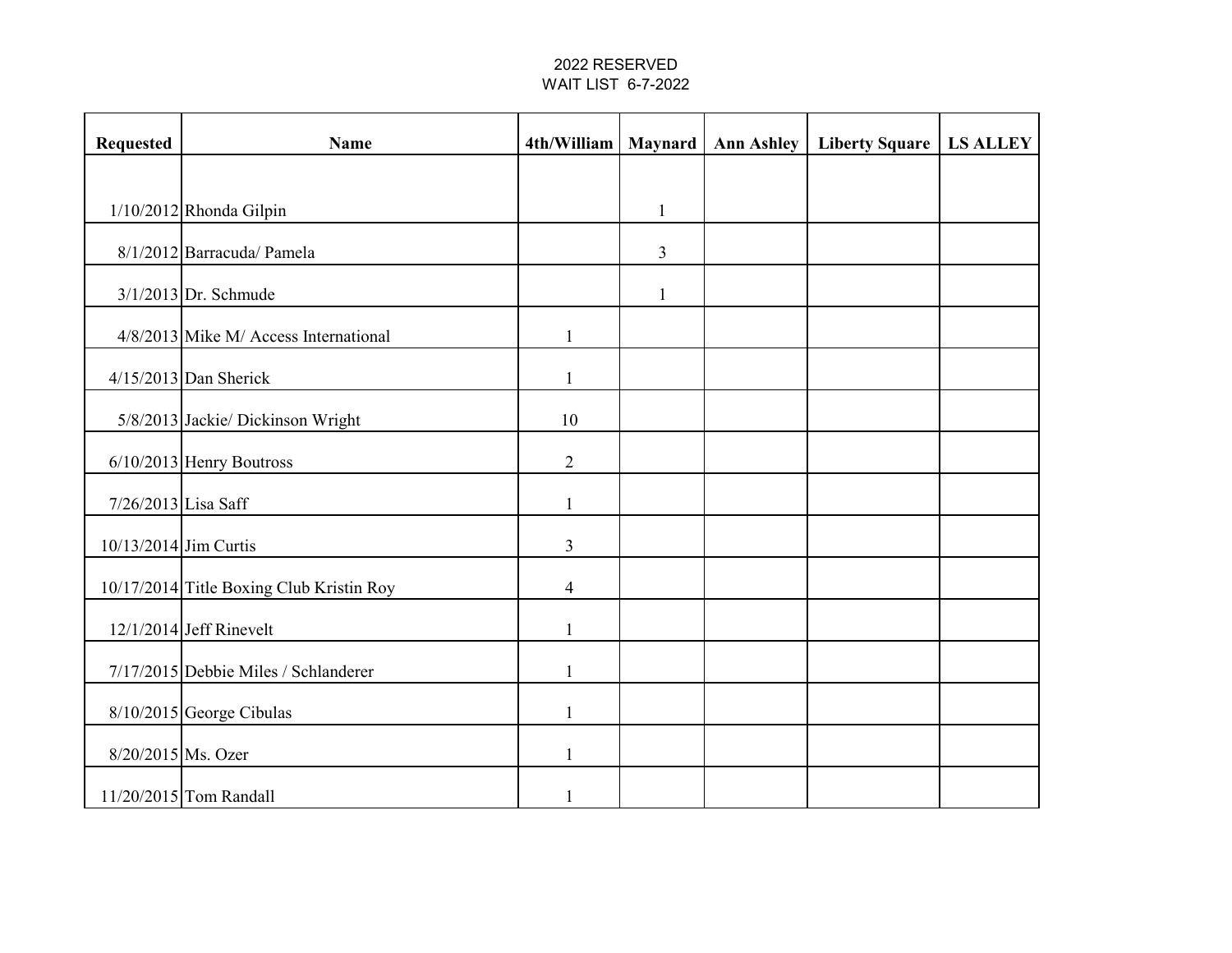## 2022 RESERVED WAIT LIST 6-7-2022

| <b>Requested</b>        | <b>Name</b>                          | 4th/William   Maynard |              | <b>Ann Ashley</b> | Liberty Square | <b>LS ALLEY</b> |
|-------------------------|--------------------------------------|-----------------------|--------------|-------------------|----------------|-----------------|
|                         | $9/19/2016$ Jennifer Jenks           | 1                     |              |                   |                |                 |
|                         | 4/3/2017 Hamzah Sukkar               | 1                     |              |                   |                |                 |
|                         | 4/13/2017 Elizabeth Housler          |                       |              |                   |                |                 |
|                         | 8/31/2017 icc / intercooperative     | 3                     | 3            |                   |                |                 |
|                         | $10/24/2017$ Chris Schulte           |                       |              |                   |                |                 |
| 11/14/2013<br>11/1/2017 | Bank of Ann Arbor / Lucy Coleman     | 5                     |              |                   |                |                 |
|                         | $11/2/2017$ Hussam El-Kashlan        |                       | 1            |                   |                |                 |
|                         | $2/26/2018$ Greg Skofronick          |                       | $\mathbf{1}$ |                   |                |                 |
|                         | 3/16/2018 Kovas Palubinskas          |                       | 3            |                   |                |                 |
|                         | 8/16/2018 Zach Brown                 | 1                     |              |                   |                |                 |
|                         | 8/17/2018 Gaston Guitart             |                       |              |                   |                |                 |
| 9/20/2018 Roeser        | Wagner Design / Nancy Wagner / Kathy | 1                     |              |                   |                |                 |
|                         | $10/3/2018$ Bill Beuche              |                       |              |                   |                |                 |
|                         | 3/26/2019 Nicole McFarland           |                       | 1            |                   |                |                 |
|                         | 4/1/2019 Yeidy Rivero                |                       | 1            |                   |                |                 |
|                         | $5/14/2019$ Patrick Denton           |                       | 1            |                   |                |                 |